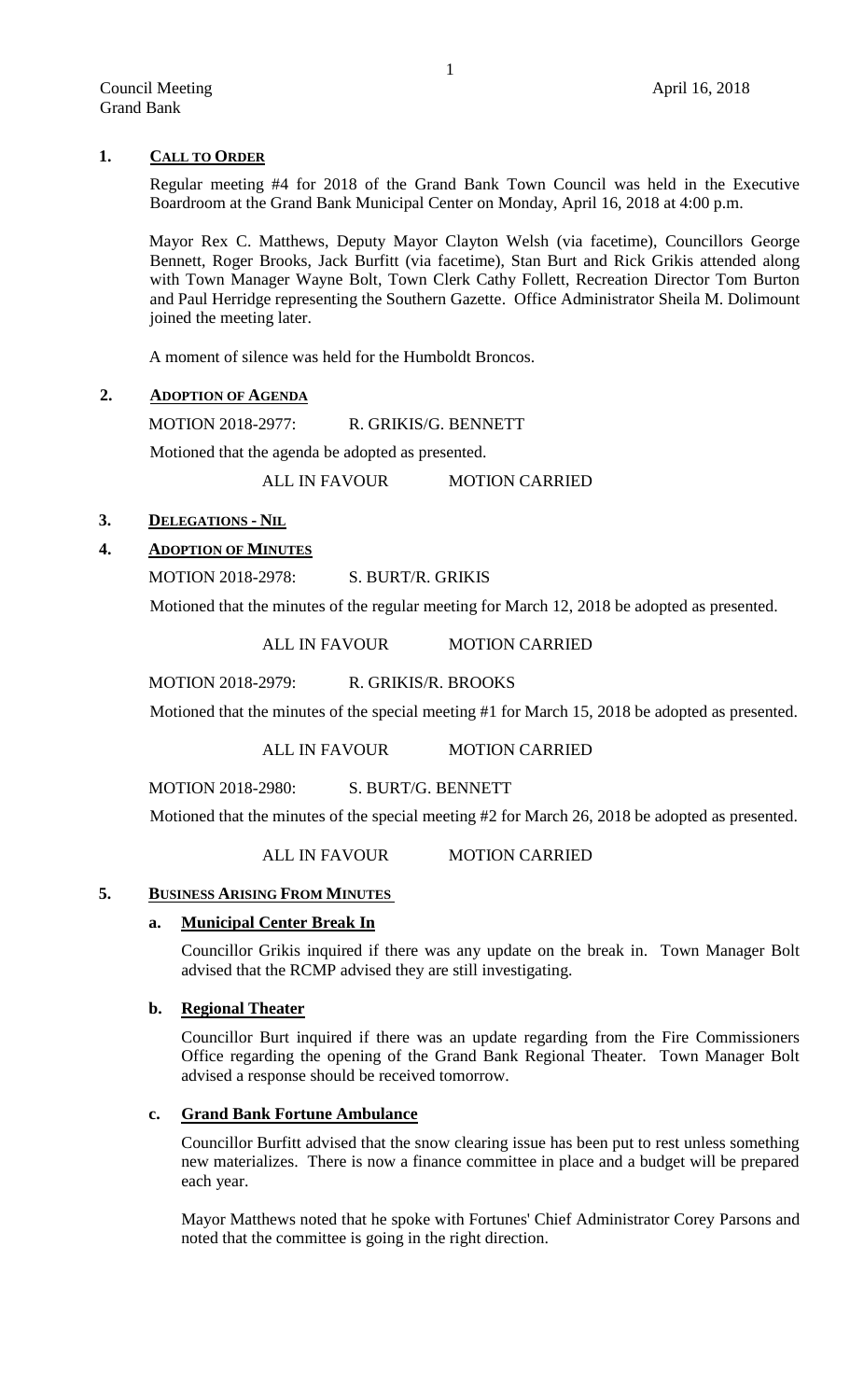## **6. INCOMING CORRESPONDENCE FOR ACTION**

### **a. Burin Peninsula Chamber of Commerce**

Received an invitation for lunch with the Minister of Finance, The Hon. Tom Osbourne, on Saturday, April  $14<sup>th</sup>$  in Marystown. It was noted that the luncheon was post-poned to a future date, not yet determined.

### **b. The Grand Bank Memorial Library Board**

Received a letter requesting a red and white garbage can to go outside their building. Town Manager Bolt advised this would be completed.

#### **c. Lifesaving Society**

Received a letter from the Lifesaving Society informing the Town that they have been selected as the 2017 recipient of the Osmond Award. The Osmond Award will be presented at the Society's Annual Meeting on Saturday, April 21, 2018 at City Hall (Foran/Greene Room), 10 New Gower Street, St. John's. Registration and a reception with light refreshments begin at 12:00 Noon with the business meeting and awards presentation following at 1:00 p.m.. It was agreed that someone would be available to attend.

### **d. Grand Bank Development Corporation**

Received an invitation to their Annual General Meeting on Wednesday, April 18<sup>th</sup> at 7:00 p.m.

### **e. Town of St. Lawrence**

Received an invitation to their National Day of Mourning Service to recognize workers injured or killed on the job. This service will take place on Saturday, April  $28<sup>th</sup>$  at 11:00 a.m.

# **f. Hasan, Stephanie**

Received an email advising she is writing a book on Newfoundland and Labrador and is looking for information such as interesting facts, etc. on all Towns in NL. It was agreed that any information that is available will be forwarded.

#### **7. INCOMING CORRESPONDENCE FOR INFORMATION**

#### **a. Professional Municipal Administrators (PMA)**

Received an information brochure with responsibilities for Municipal Staff.

# **b. Burin Peninsula Regional Services Board**

- Received a copy of a letter sent to Mr. Churence Rogers, MP, expressing their displeasure and disappointment with Governments decision to expropriate 25% of the Surf Clam Quota from the Clearwater Plant in Grand Bank.
- Received an email advising the board is in the process of providing Bins for public drop off to Municipalities.

### **c. Department of Municipal Affairs**

- Received the Environmental Impact Statement Guidelines (EIS) of the proposed Placentia Bay Atlantic Salmon Aquaculture Project.
- Received an email with a revised approval to borrow circular.

# **d. Grand Bank Library Board**

Received a thank you letter for the annual grant.

#### **e. Mills & Wright Landscape Architecture**

Received an information brochure advising they specialize in the design of municipal parks, playgrounds, splash-pads, walking trails, downtown and waterfront revitalizations and way finding signage systems.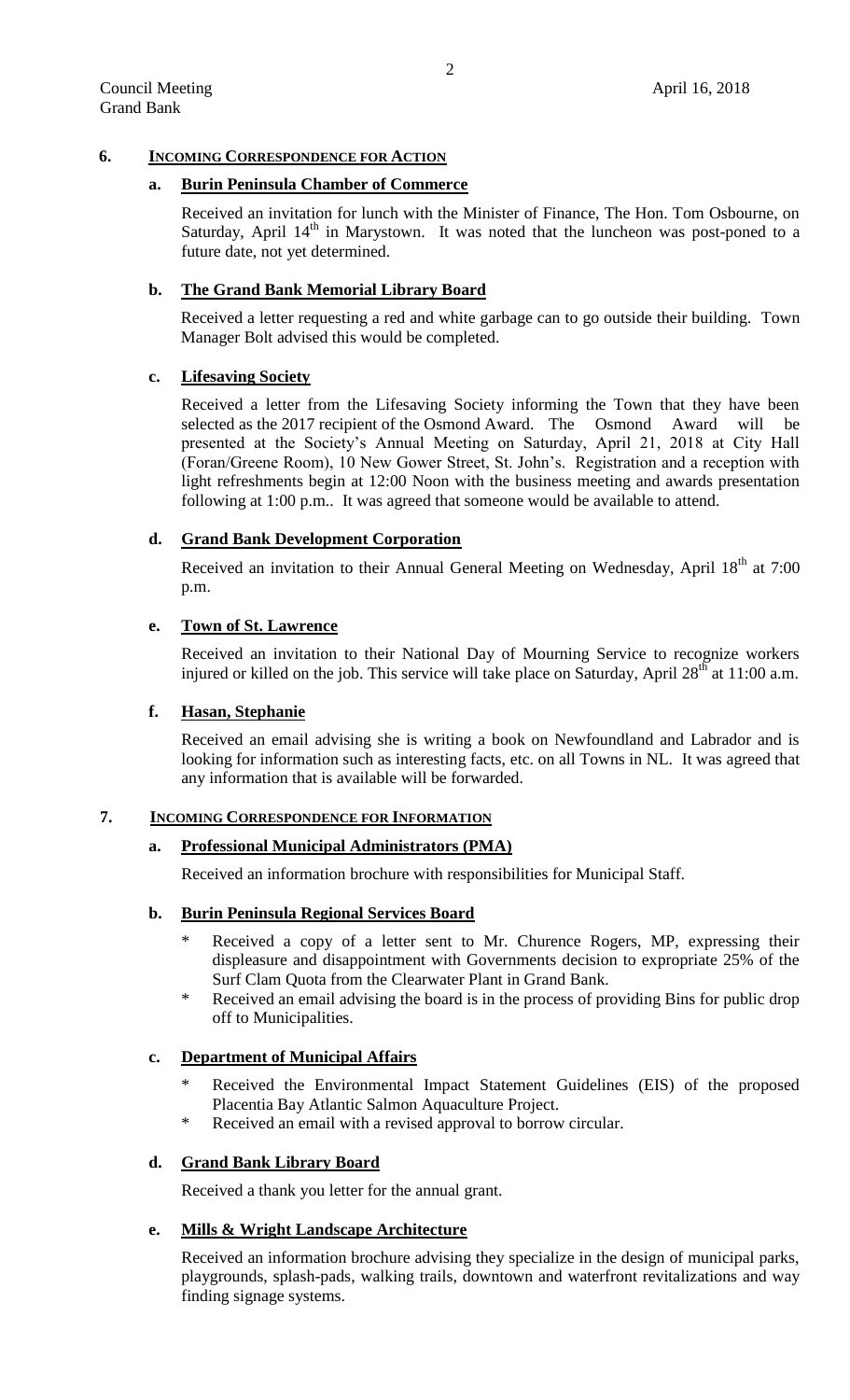# **f. Grand Bank Fire Department**

Received the minutes for February 14, 2018.

### **g. Burke, Keisha**

Received an email advising the Burin Peninsula Cat Rescue Group (now Abby & Layla's Angels Cat Rescue) have been trapping stray/un-owned cats in the communities around the Burin Peninsula. Once trapped, they take them to the vet (from fundraising costs) to be spayed/neutered then once healed completely they are released back into the community as they cause no problems or add to the cat population. They wanted Town Councils/Animal Control Officers to be aware that once these cats are spayed/neutered their ears are "tipped" during the surgery so they can identify them and not catch them again and cause any unnecessary stress to the cat.

## **h. Tremblett, Hilda**

Received a letter advising she began her medical career in Grand Bank with Dr. Burke from September 1956 to June 1959. She is looking at visiting Grand Bank this summer and would like to hold a session open to the public, free of charge, about cancer and some helpful ways to survive it. Ms. Tremblett is wondering if there would be interest for this session in Grand Bank and would also like a room or place to hold it.

It was agreed that contact would be made with Ms. Tremblett to see what arrangements can be made.

### **i. Newfoundland Power**

Received an email regarding Earth Day 2018 Contest. From April 22 – June 22 the town that has the largest number (per capita) of residents sign up for Newfoundland Power's ebills will win an energy efficiency prize pack worth \$1000.00.

### **j. MacBeath Law**

Received a letter from MacBeath Law regarding the Municipal Centre Damage Insurance Claim.

### **8. COMMITTEE REPORTS**

### **a. Finance Committee**

Councillor Burt, Committee Chairperson, presented a written report of a meeting the Committee held on April 5, 2018.

MOTION 2018-2981: S. BURT/R. GRIKIS

Motioned that the Finance Committee report of April 5, 2018 be accepted with the addition to item #8, "the contract will expire at the end of this calendar year".

## ALL IN FAVOUR MOTION CARRIED

MOTION 2018-2982: R. BROOKS/G. BENNETT

Motioned that the Town of Grand Bank would donate the balance remaining in the grant from Municipal Affairs for former Councillor Warren of \$200 to Ms. Pearl Cumben.

## ALL IN FAVOUR MOTION CARRIED

MOTION 2018-2983: S. BURT/C. WELSH

Motioned that the Town of Grand Bank reroute the water line and sewer line of 3 Burt's Lane to the side of 17 Bayview Place and put in a clean out on the sewer line at an approximate cost of \$400, providing that the land owner of 17 Bayview Place agrees to pay for the use of the equipment to dig and cover up the lines and provided that the owner of the water line and sewer line of 3 Burt's Lane agrees to have the lines rerouted.

## ALL IN FAVOUR MOTION CARRIED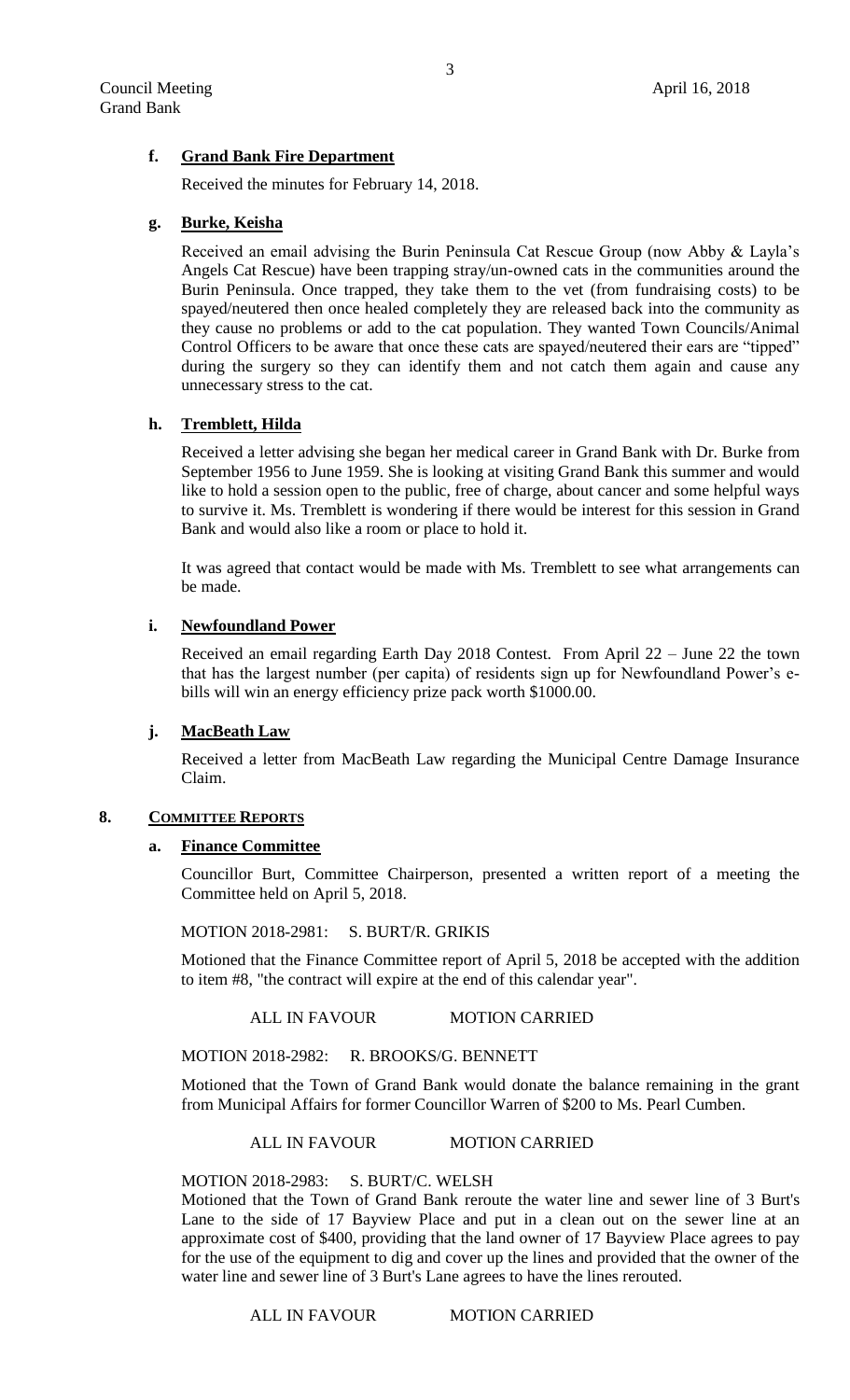#### MOTION 2018-2984: S. BURT/R. GRIKIS

Motioned that the Town of Grand Bank purchase the required equipment to facilitate the attendance of meeting via electronic means.

#### ALL IN FAVOUR MOTION CARRIED

Town Clerk Follett was asked to check with Municipal Affairs to see if any funding is available for the purchase of the equipment.

At this time, Office Administrator Dolimount entered the meeting.

### MOTION 2018-2985: S. BURT/R. BROOKS

Motioned that the Town of Grand Bank donated \$500 to the Grand Bank Girl Guides.

ALL IN FAVOUR MOTION CARRIED

## **b. Development Committee**

Councillor Brooks, Committee Member, presented a written report of a meeting the Committee held on April 11, 2018.

#### MOTION 2018-2986: R. BROOKS/R. GRIKIS

Motioned that the Development Committee report of April 11, 2018 be accepted as presented.

#### ALL IN FAVOUR MOTION CARRIED

### **9. OLD BUSINESS**

## **a. Update on Pursuit**

Mayor Matthews noted that the owner of the vessel had to secure further insurance which has now been completed and he anticipated that Transport Canada will issue the necessary paperwork for the ship to leave in the near future.

#### **b. Swimming Pool Update**

Town Manager Bolt advised a great deal of work has been done on the pool and the commissioning is scheduled for tomorrow. If the go ahead is given, the seasonal workers will be on site for cleaning and final painting.

## **c. Bulk Items Collections**

Mayor Matthews noted that a good clean up of our community was completed last week when bulk items that were put out before the specified time period were removed by town employees. These property owners will be invoiced in accordance with our policy. It was agreed that staff would go ahead and invoice property owners that violated this policy.

#### **10. NEW BUSINESS**

#### **a. Social Media Campaign**

Town Clerk Follett advised that a conference call was held with Francis Schiller, Media Campaign Organizer. A website will be up and running in the next couple of days and he will forward information for the town to send via email so that citizens can forward letters directly to Government officials. There will also be Facebook posts that can be shared and a Twitter campaign.